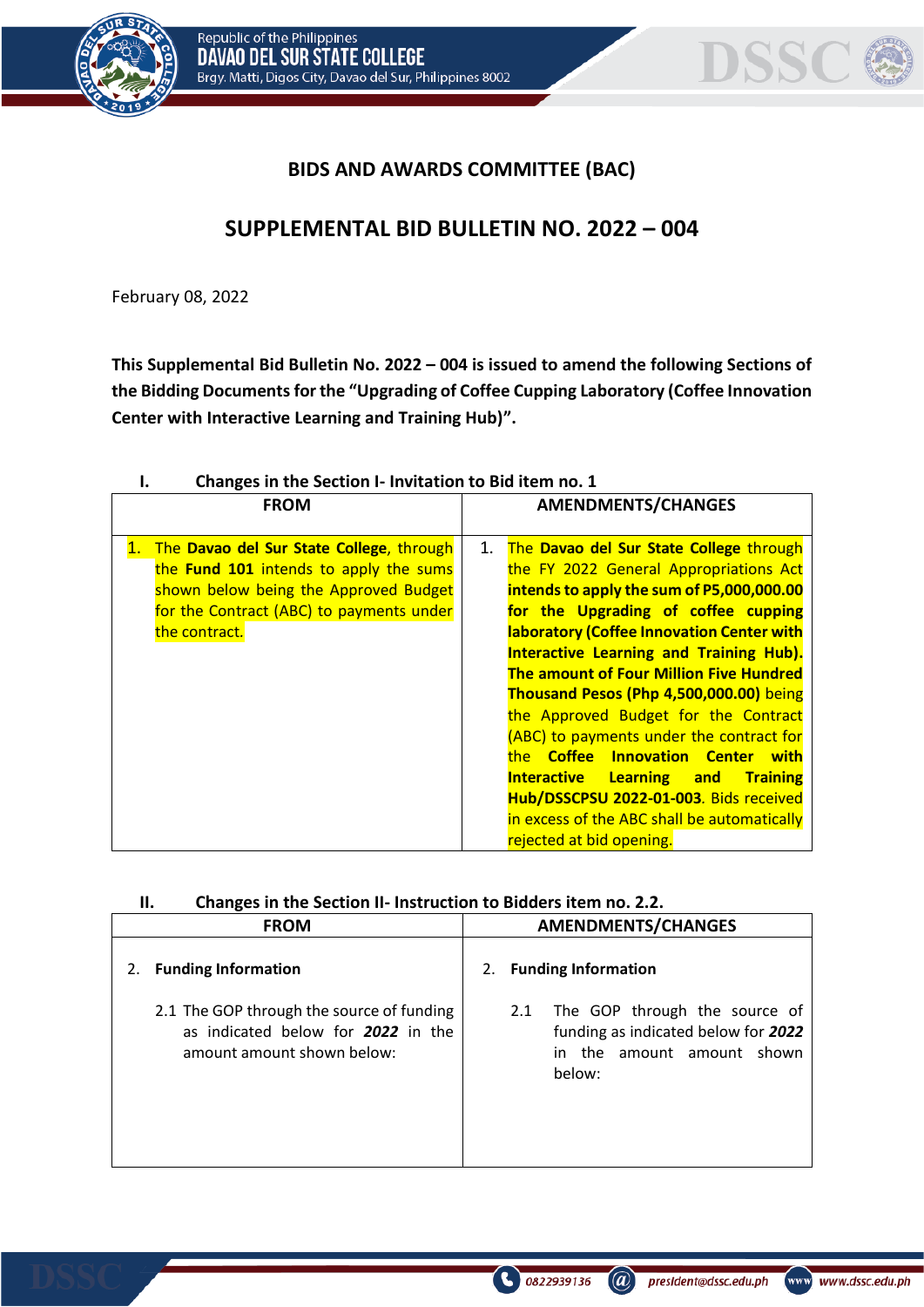



| L<br>0t<br>n<br>о.<br>$\mathbf{1}$ | Project<br><b>Identifica</b><br>tion No.<br><b>DSSCPSU</b><br>2022-01-<br>003                          | <b>Title</b><br><b>Coffee</b><br>Innovat<br>ion<br>Center                     | Quant<br>ity<br>$\mathbf{1}$ | <b>ABC</b><br>Php<br>4,500,00<br>0.00 |  | L<br>0t<br>n<br>ο.<br>$\mathbf{1}$ | Project<br><b>Identifica</b><br>tion No.<br><b>DSSCPSU</b><br>2022-01-<br>003 | <b>Title</b><br><b>Coffee</b><br>Innovat<br>ion<br>Center              | Quant<br>ity<br>$\mathbf{1}$ | <b>ABC</b><br>Php<br>4,500,00<br>0.00                  |
|------------------------------------|--------------------------------------------------------------------------------------------------------|-------------------------------------------------------------------------------|------------------------------|---------------------------------------|--|------------------------------------|-------------------------------------------------------------------------------|------------------------------------------------------------------------|------------------------------|--------------------------------------------------------|
|                                    |                                                                                                        | with<br><b>Interac</b><br>tive<br>Learnin<br>g and<br><b>Trainin</b><br>g Hub |                              |                                       |  |                                    |                                                                               | with<br>Interac<br>tive<br>Learnin<br>g and<br><b>Trainin</b><br>g Hub |                              |                                                        |
|                                    | 2.2 The source of funding is:<br>a)<br><b>GOCC and GFIs, the Corporate</b><br><b>Operating Budget.</b> |                                                                               |                              |                                       |  |                                    | 2.2 The source of funding is:<br>a. NGA,                                      | <b>Appropriations.</b>                                                 | the                          | <b>General</b><br><b>Appropriations Act or Special</b> |

## **III. Changes Bid Data Sheet ITB Clause 5.2.**

|                      | <b>FROM</b>                                                                                                                                     | <b>AMENDMENTS/CHANGES</b>   |                                                                                                                                                 |  |  |
|----------------------|-------------------------------------------------------------------------------------------------------------------------------------------------|-----------------------------|-------------------------------------------------------------------------------------------------------------------------------------------------|--|--|
| <b>ITB</b><br>Clause |                                                                                                                                                 | <b>ITB</b><br><b>Clause</b> |                                                                                                                                                 |  |  |
| 5.2                  | For this purpose, contracts<br>similar to the Project refer to<br>contracts which have the same<br>major categories of work,<br>which shall be: | 5.2                         | For this purpose, contracts<br>similar to the Project refer to<br>contracts which have the same<br>major categories of work,<br>which shall be: |  |  |
|                      | <b>Coffee Innovation Center with</b>                                                                                                            |                             | <b>Coffee Innovation Center with</b>                                                                                                            |  |  |
|                      | <b>Interactive Learning and Training</b>                                                                                                        |                             | <b>Interactive Learning and Training</b>                                                                                                        |  |  |
|                      | <b>Hub</b>                                                                                                                                      |                             | <b>Hub</b>                                                                                                                                      |  |  |

## **IV. Changes in the Parameters**

|      | <b>FROM</b>                                                               | <b>AMENDMENTS/CHANGES</b>                                                 |  |  |  |
|------|---------------------------------------------------------------------------|---------------------------------------------------------------------------|--|--|--|
| l 2. | <b>Scope of Work</b>                                                      | <b>Scope of Work</b>                                                      |  |  |  |
|      | 2.1 Preliminary Design.                                                   | 2.1 Preliminary Design.                                                   |  |  |  |
|      | Prospective bidders shall submit in 20"x<br>30" blueprint (One set only). | Prospective bidders shall submit in 20"x<br>30" blueprint (One set only). |  |  |  |

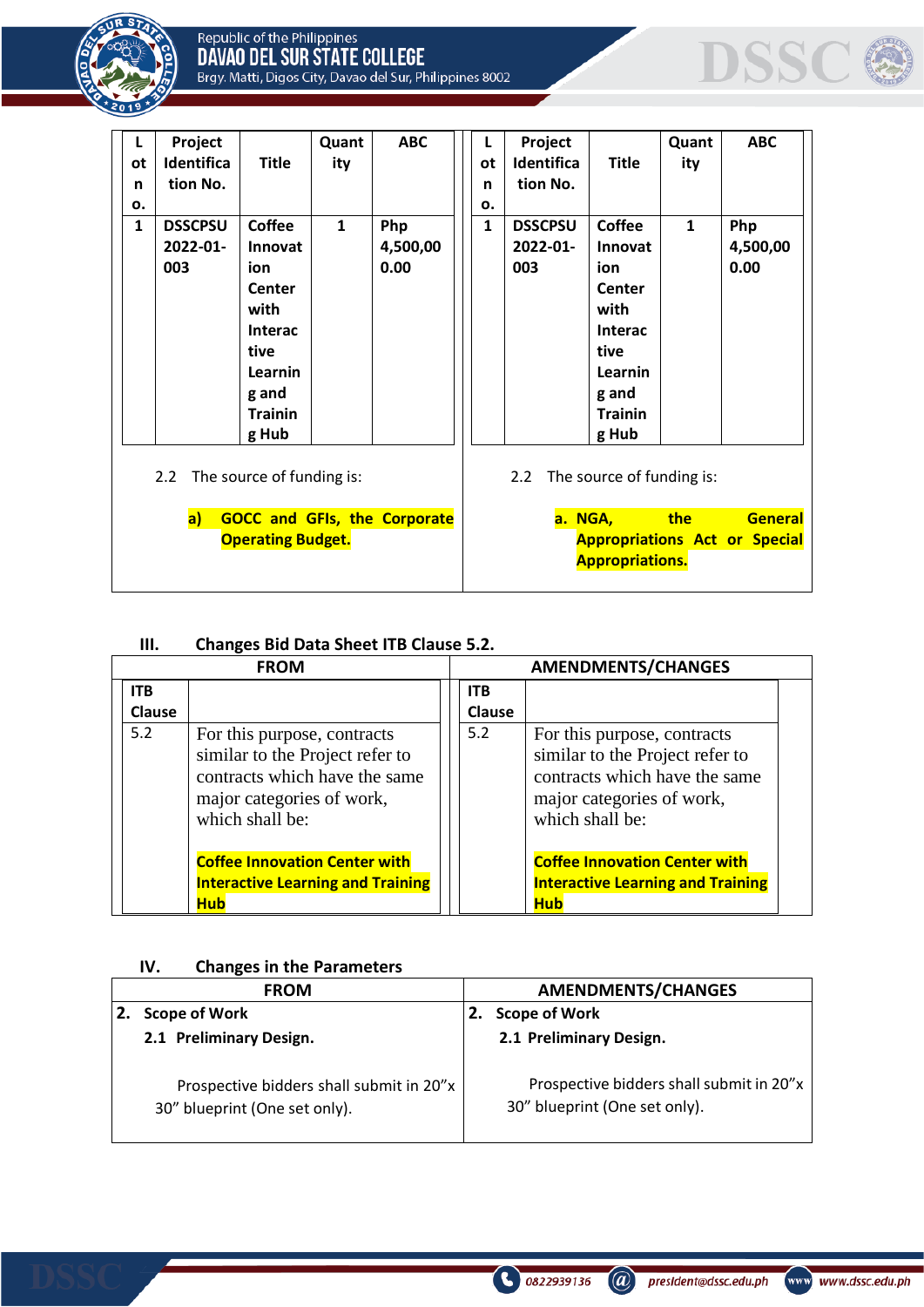



(For the drawings/designs) the **development proposal** containing the design drawings based on the design concept provided in section VI: All measurements shall be expressed in metric units.

Prospective bidders shall submit in 20 <mark>30" blueprint (One set only).</mark>

the drawings/designs) **development proposal** containing the design drawings based on the design concept provided in section VI: All measurements shall be expressed in metric units.

- i. 3D walkthrough
	- (For Exterior showing all the sides and top view of the roof)
	- (For Interior showing the production area)
	- ii. Site Development Plan of scale not smaller than 1:200 (signed and sealed)
	- iii. Perspective View of the Building, Photorealistic Presentation (signed and sealed)
	- iv. Floor Plans, clearly labeled (signed and sealed)
	- v. Building Elevations, four (4) views, clearly labeled (signed and sealed)
	- vi. Building Sections, two (2) sections, clearly labeled (signed and sealed)
	- vii. Interior Designs, in perspective view (signed and sealed)
	- viii. Engineering Plans and Details *(Structural-Foundation plan)* (signed and sealed)
	- ix. Signed and sealed structural design, analysis of the structure.

(For the drawings/designs) the **development proposal** containing the design drawings based on the design concept provided in section VI: All measurements shall be expressed in metric units.

- i. 3D walkthrough
	- (For Exterior showing all the sides and top view of the roof)
	- (For Interior showing the dining/coffee area)
- ii. Site Development Plan of scale not smaller than 1:200 (signed and sealed)
- iii. Perspective View of the Building, Photorealistic Presentation (signed and sealed)
- iv. Floor Plans, clearly labeled (signed and sealed)
- v. Building Elevations, four (4) views, clearly labeled (signed and sealed)
- vi. Building Sections, two (2) sections, clearly labeled (signed and sealed)
- vii. Interior Designs, in perspective view (signed and sealed)
- viii. Engineering Plans and Details *(Structural-Foundation plan)*  (signed and sealed)
- ix. Signed and sealed structural design, analysis of the structure.

president@dssc.edu.ph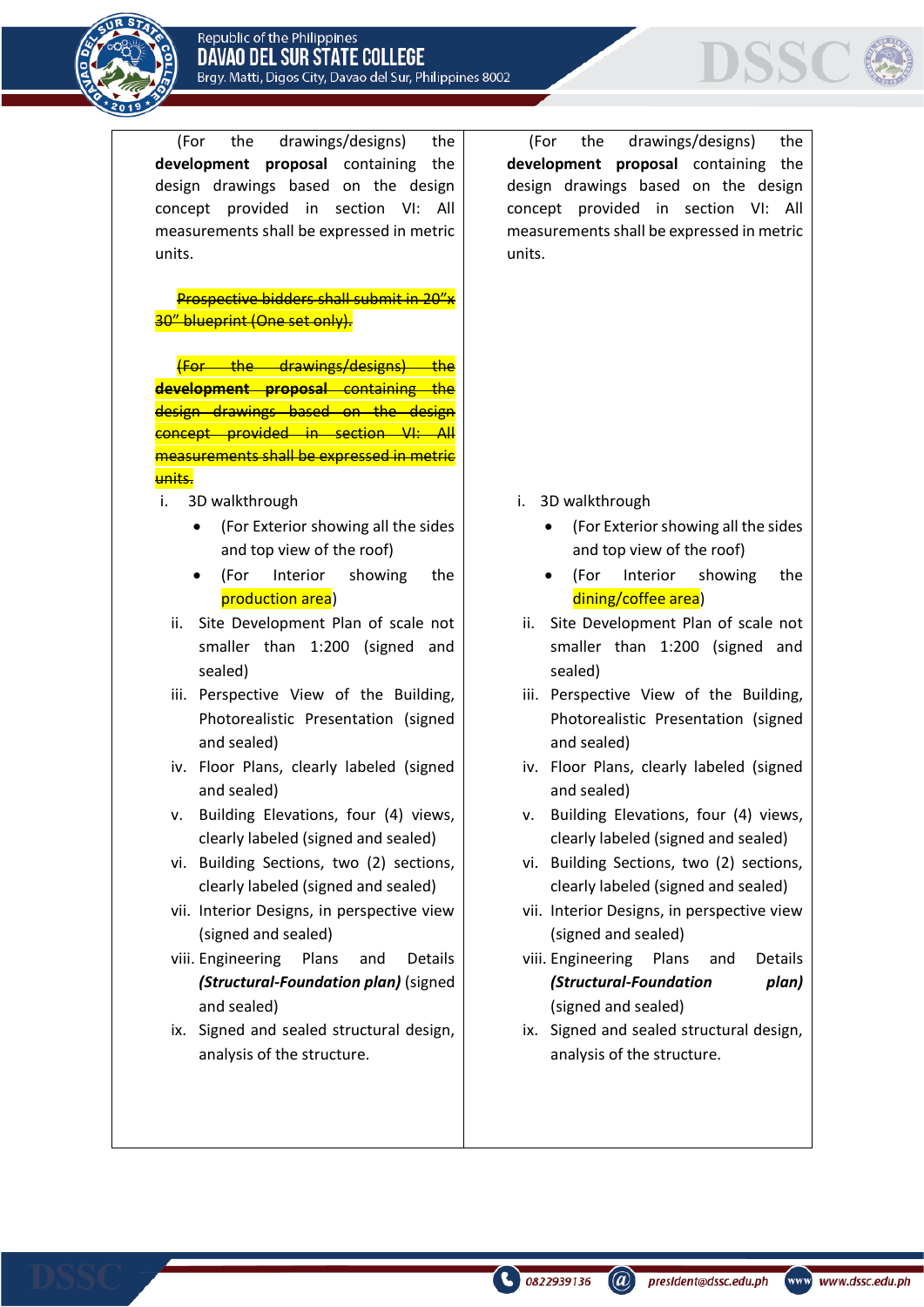



#### **DESIGN PARAMETERS**

#### **ARCHITECTURAL DESIGN PARAMETERS**

#### **II. General Drawing Guidelines**

#### **1. General:**

- $\Box$  All drawings shall be computerdrafted.
- $\square$  Keep the same orientation for all plans. The north orientation shall be indicated in all architectural floor plans. The orientation of the architectural plans shall be consistent with all the engineering plans.
- $\square$  Existing buildings and new works shall be clearly indicated and labeled in the site plans.
- $\Box$  Detailed plans shall have a scale not smaller than 1:50 meters.
- □ All materials shall be fire and moisture resistant, non-toxic and non-attractive to termite attack.
- $\Box$  Door knobs shall be of lever type and made of stainless steel for all wooden doors. Provide grab bar stainless steel (304) 1" diameter for all frameless glass doors. Installation height shall conform to BP 344.
- $\square$  Use flat latex paints for ceilings. Interior wall finish shall be of semigloss acrylic latex paints, while exterior finish shall be of watertight solvent-based paints.
- $\square$  Spot details like plans, elevations, and sections shall have a scale not smaller than 1:10 meters.
- $\Box$  Avoid notes such as 'see architectural detail' or 'see structural'. Always refer with a call out to the
	- specific detail drawing and sheet
- $\Box$  Glass windows shall be of dark gray type with a minimum thickness of six

#### **DESIGN PARAMETERS**

## **ARCHITECTURAL DESIGN PARAMETERS**

#### **II. General Drawing Guidelines**

- **1. General:** 
	- $\Box$  All drawings shall be computerdrafted.
	- $\Box$  Keep the same orientation for all plans. The north orientation shall be indicated in all architectural floor plans. The orientation of the architectural plans shall be consistent with all the engineering plans.
	- $\square$  Existing buildings and new works shall be clearly indicated and labeled in the site plans.
	- $\Box$  Detailed plans shall have a scale not smaller than 1:50 meters.
	- $\Box$  All materials shall be fire and moisture resistant, non-toxic and non-attractive to termite attack.
	- $\Box$  Door knobs shall be of lever type and made of stainless steel for all wooden doors. Provide grab bar stainless steel (304) 1" diameter for all frameless glass doors. Installation height shall conform to BP 344.
	- $\Box$  Use flat latex paints for ceilings. Interior wall finish shall be of semigloss acrylic latex paints, while exterior finish shall be of watertight solvent-based paints.
	- $\square$  Spot details like plans, elevations, and sections shall have a scale not smaller than 1:10 meters.
	- □ Avoid notes such as 'see architectural detail' or 'see structural'.

Always refer with a call out to the specific detail drawing and sheet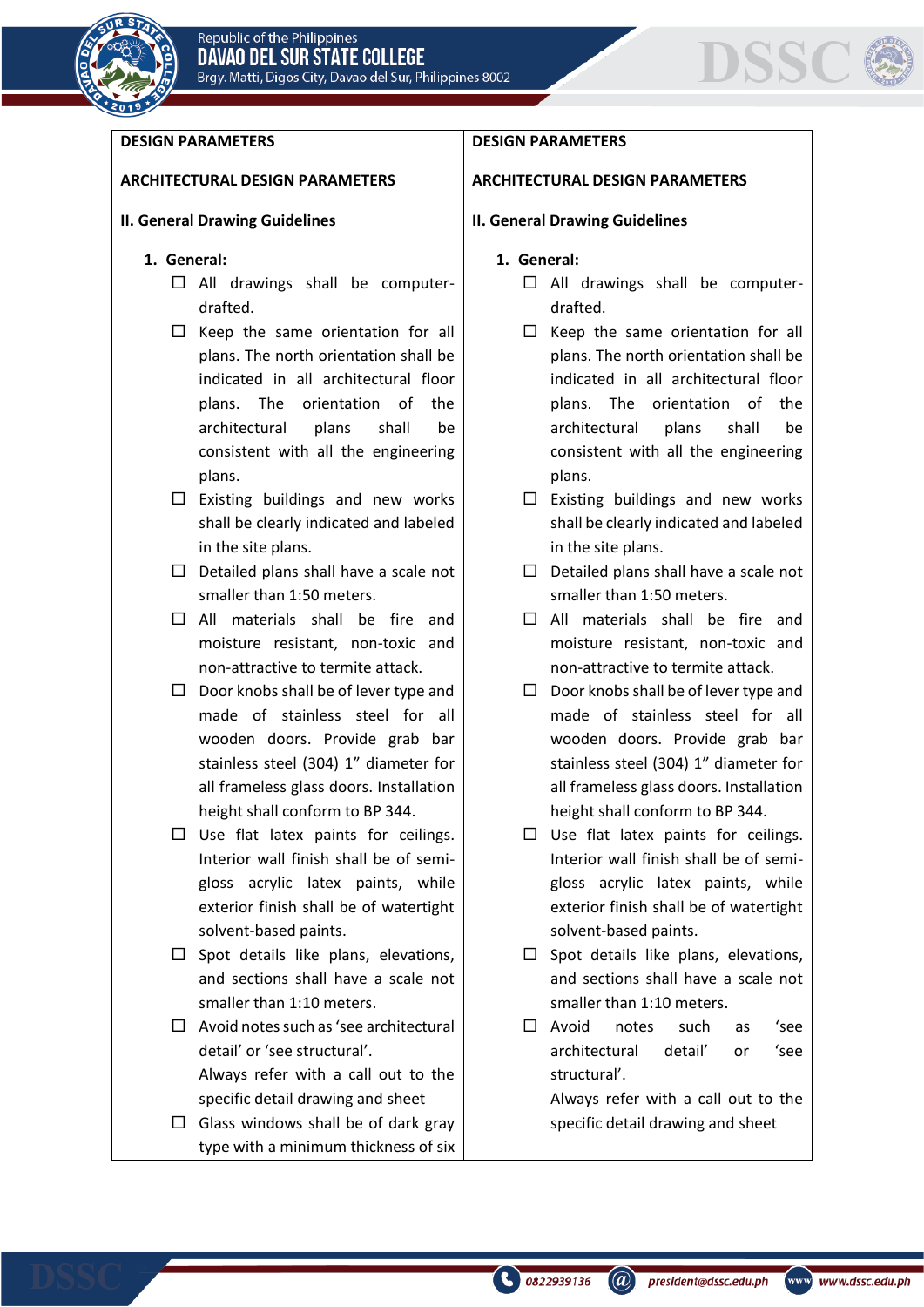



(6) millimeters on powder-coated aluminum frames.

- $\Box$  Main entrance shall be made of frameless glass doors (tempered). Office and/or other doors shall be made of dark gray glass (tempered) panels on a powder-coated aluminum frame. Frameless glass doors (tempered) shall have a minimum thickness of twelve (12) millimeters.
- $\Box$  Glass walls and partition must be of clear type (tempered) on a powdercoated aluminum frame and shall have a minimum thickness of twelve (12) millimeters except otherwise as required.
- $\Box$  All handrails shall be made of stainless steel (304) 1 ½" diameter, and railings must be 16mm square bar primed and painted finish.
- **Door knobs shall be of lever type and** made of stainless steel for all wooden doors. Provide grab bar stainless steel (304) 1" diameter for all frameless glass doors. Installation height shall conform to BP 344.
- Use flat latex paints for ceilings. Interior wall finish shall be of semi-<mark>gloss acrylic latex paints, while</mark> exterior finish shall be of watertight solvent-based paints.
- $\Box$  Floor finish for wet areas shall be of non-skid tile finish 600X600mm and wall tile for wet areas shall be 600X600mm 4-layers glazed tile. Synthetic granite tiles 600X600mm shall be used for all floors.
- $\square$  Spot details like plans, elevations, and sections shall have a scale not smaller than 1:10 meters.
- $\Box$  Avoid notes such as 'see architectural detail' or 'see structural'.
- $\Box$  Glass windows shall be of dark gray type with a minimum thickness of six (6) millimeters on powder-coated aluminum frames.
- $\Box$  Main entrance shall be made of frameless glass doors (tempered). Office and/or other doors shall be made of dark gray glass (tempered) panels on a powder-coated aluminum frame. Frameless glass doors (tempered) shall have a minimum thickness of twelve (12) millimeters.
- $\Box$  Glass walls and partition must be of clear type (tempered) on a powdercoated aluminum frame and shall have a minimum thickness of twelve (12) millimeters except otherwise as required.
- $\Box$  All handrails shall be made of stainless steel (304) 1 ½" diameter, and railings must be 16mm square bar primed and painted finish.

- $\Box$  Floor finish for wet areas shall be of non-skid tile finish 600X600mm and wall tile for wet areas shall be 600X600mm 4-layers glazed tile. Synthetic granite tiles 600X600mm shall be used for all floors.
- $\square$  Spot details like plans, elevations, and sections shall have a scale not smaller than 1:10 meters.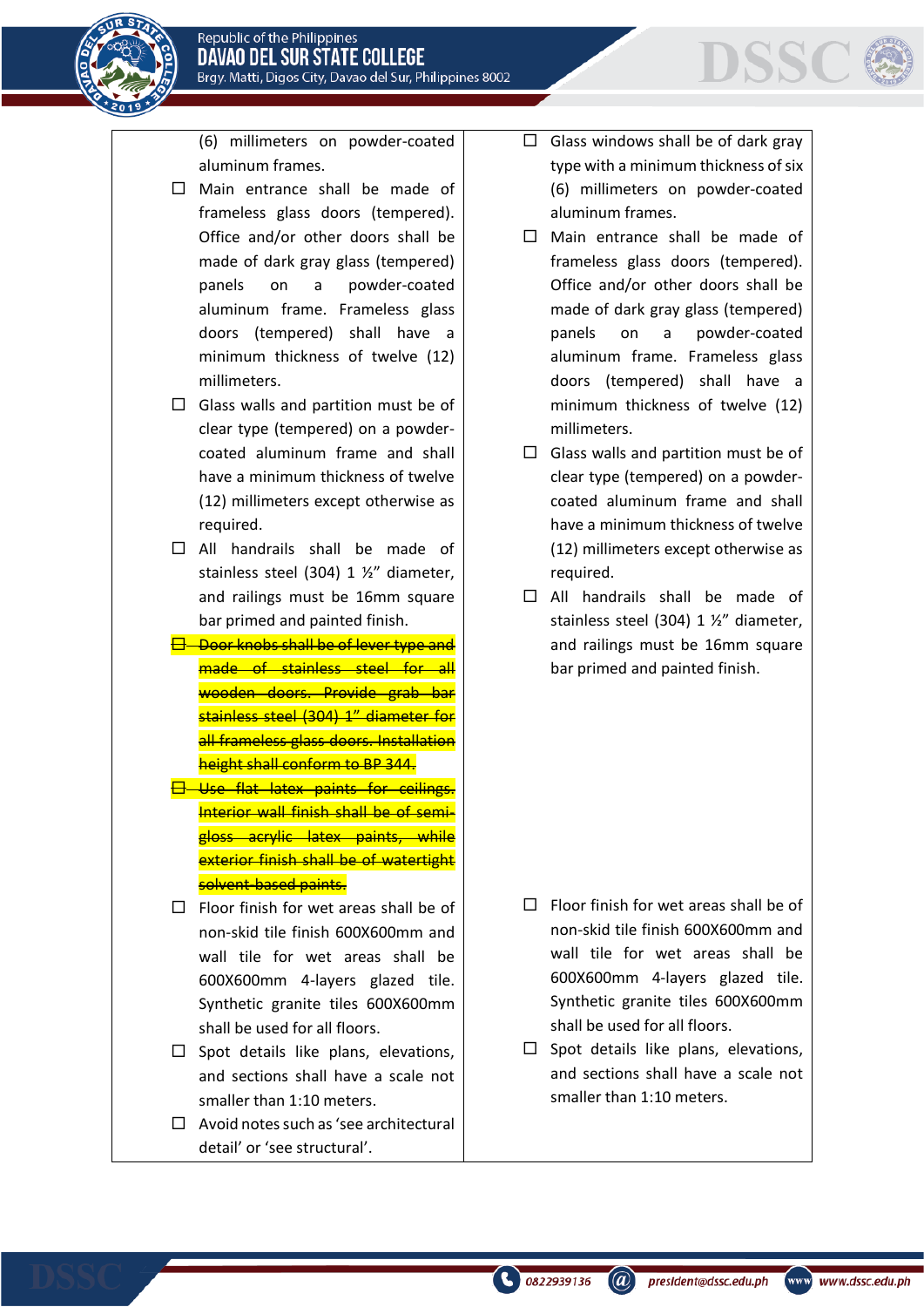



| Always refer with a call out to the<br>specific detail drawing and sheet |           |                                                                                                                                                                                                                                                                                       |                                          | Avoid<br>such<br>notes<br>'see<br>ப<br>as<br>architectural<br>detail'<br>'see<br>or<br>structural'.<br>Always refer with a call out to the<br>specific detail drawing and sheet |                                                                                                                                                                                                                                                                                       |  |  |  |  |  |
|--------------------------------------------------------------------------|-----------|---------------------------------------------------------------------------------------------------------------------------------------------------------------------------------------------------------------------------------------------------------------------------------------|------------------------------------------|---------------------------------------------------------------------------------------------------------------------------------------------------------------------------------|---------------------------------------------------------------------------------------------------------------------------------------------------------------------------------------------------------------------------------------------------------------------------------------|--|--|--|--|--|
| <b>III. BUILDING ARCHITECTURAL WORKS</b>                                 |           |                                                                                                                                                                                                                                                                                       | <b>III. BUILDING ARCHITECTURAL WORKS</b> |                                                                                                                                                                                 |                                                                                                                                                                                                                                                                                       |  |  |  |  |  |
|                                                                          | b. Walls: |                                                                                                                                                                                                                                                                                       |                                          | Walls:<br>b.                                                                                                                                                                    |                                                                                                                                                                                                                                                                                       |  |  |  |  |  |
|                                                                          | $\perp$   | Ground Floor Exterior and interior<br>4" thick. This is<br>walls shall be<br>indicative of the finished wall<br>thickness including the plastering<br>and tile works.                                                                                                                 |                                          |                                                                                                                                                                                 | <b>Ground Floor Exterior and interior</b><br>walls shall be 4" thick.                                                                                                                                                                                                                 |  |  |  |  |  |
|                                                                          | $\Box$    | 2 <sup>nd</sup> Floor walls shall be 4" thick at the<br>office room. This is indicative of the<br>finished wall thickness including the<br><b>plastering and</b> 6mm thick dark gray<br>6mm thick glass on aluminum                                                                   |                                          |                                                                                                                                                                                 | 2 <sup>nd</sup> Floor walls shall be 4" thick at<br>the office room. 6mm thick dark<br>gray glass on aluminum frame.                                                                                                                                                                  |  |  |  |  |  |
|                                                                          | П         | frame.<br>Toilet wall tiles shall be 600mm. x<br>600mm.                                                                                                                                                                                                                               |                                          | П                                                                                                                                                                               | Toilet wall tiles shall be 600mm. x<br>600mm.                                                                                                                                                                                                                                         |  |  |  |  |  |
|                                                                          | ப         | Layout and work on wall tiles must<br>be aligned, plumb, level and square.                                                                                                                                                                                                            |                                          | $\Box$                                                                                                                                                                          | Layout and work on wall tiles must<br>be aligned, plumb, level and square.                                                                                                                                                                                                            |  |  |  |  |  |
|                                                                          | ப         | All edges, corners, and intersections<br>of toilet tiles shall be provided with<br>aluminum tile trims.                                                                                                                                                                               |                                          | ப                                                                                                                                                                               | All edges, corners, and intersections<br>of toilet tiles shall be provided with<br>aluminum tile trims.                                                                                                                                                                               |  |  |  |  |  |
|                                                                          | ப         | Tile color and design shall be<br>approved first before installation.                                                                                                                                                                                                                 |                                          |                                                                                                                                                                                 | Tile color and design shall be<br>approved first before installation.                                                                                                                                                                                                                 |  |  |  |  |  |
|                                                                          | ப         | Present blow-up plan including<br>detail section/elevations (to show<br>all sides of the room) and spot<br>details on a scale of not smaller than<br>1:50m.<br>Indicate<br>dimensions,<br>elevations, clearances, center lines,<br>slopes, fixture type, finishes and<br>accessories. |                                          | □                                                                                                                                                                               | Present blow-up plan including<br>detail section/elevations (to show<br>all sides of the room) and spot<br>details on a scale of not smaller than<br>1:50m.<br>Indicate<br>dimensions,<br>elevations, clearances, center lines,<br>slopes, fixture type, finishes and<br>accessories. |  |  |  |  |  |
|                                                                          | ப         | Provide<br>fixture<br>detail<br>and<br>including<br>accessories<br>mounting<br>heights from finish floor levels.                                                                                                                                                                      |                                          | $\Box$                                                                                                                                                                          | Provide<br>fixture<br>detail<br>and<br>including<br>accessories<br>mounting<br>heights from finish floor levels.                                                                                                                                                                      |  |  |  |  |  |